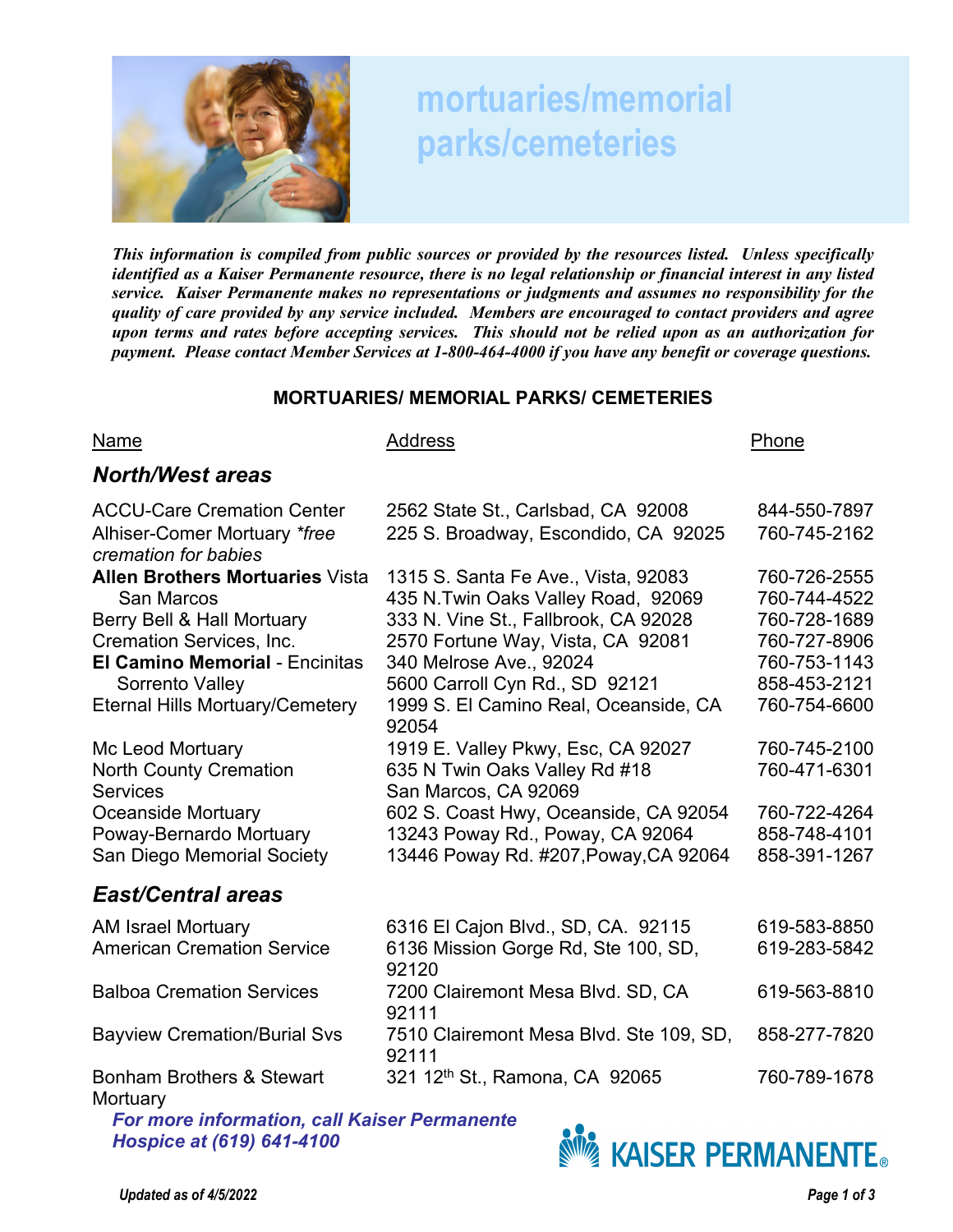# *East/Central areas cont.*

| <b>California Cremation &amp; Burial</b>                        | 5880 El Cajon Blvd., SD, CA 92115                                  | 619-234-3272 |
|-----------------------------------------------------------------|--------------------------------------------------------------------|--------------|
| Chapel<br><b>Clairemont Mortuary</b>                            | 4266 Mt. Abernathy Ave, SD, CA 92117                               | 858-279-2211 |
| East County Mortuary and                                        | 374 N. Magnolia Ave., El Cajon, CA                                 | 619-440-9900 |
| <b>Cremation Services</b>                                       | 92020                                                              |              |
| El Cajon Mortuary and Cremation                                 | 684 S. Mollison Ave., El Cajon, CA 92020                           | 619-442-6677 |
| Erickson-Anderson Mortuary                                      | 8390 Allison Ave., La Mesa, CA 91941                               | 619-466-3297 |
| <b>Featheringill Mortuary</b>                                   | 6322 El Cajon Blvd SD CA 92115                                     | 619-583-9511 |
| <b>Funerals Your Way</b>                                        | https://funeralsyourway.com                                        | 619-550-7807 |
| Funeraria Aztlan Mortuary                                       | 7856 La Mesa Blvd., La Mesa, CA 91941                              | 619-337-8100 |
| <b>Goodbody Mortuary</b>                                        | 5027 El Cajon Blvd., SD, CA 92115                                  | 619-582-1700 |
| <b>Greenwood Memorial Park and</b><br>Mortuary                  | 4300 Imperial Ave., SD, CA 92112                                   | 619-264-3131 |
| <b>Legacy Funeral &amp; Cremation</b><br>Care                   | 7043 University Ave., La Mesa, CA 91941                            | 619-337-1400 |
| <b>Paris Frederick Mortuary</b>                                 | 678 S Mollison Ave, El Cajon, CA 92020                             | 619-442-4411 |
| <b>Preferred Cremation &amp; Burial</b>                         | 6406 University Ave., San Diego, CA<br>92115                       | 619-584-7000 |
| <b>San Diego Cremation Service</b>                              | 1761 Hotel Circle So. #122, San Diego,<br>CA 92108                 | 619-299-8839 |
| San Diego Funeral Service                                       | 6334 University Ave., San Diego, CA                                | 619-280-0101 |
| <b>Still Waters Funeral Services</b>                            | 3435 Camino del Rio S. Ste 217 SD, CA<br>92108                     | 619-268-5339 |
| <b>Telophase Cremation Society</b>                              | 7851 Mission Center Ct., #104, SD, CA<br>92108                     | 619-299-0805 |
| <b>South/Central areas</b>                                      |                                                                    |              |
| Anderson-Ragsdale Mortuary                                      | 5050 Federal Blvd., SD, CA 92102                                   | 619-263-3141 |
| Beardsley-Mitchell Funeral Home                                 | 1818 Sunset Cliffs Blvd., SD, CA 92107                             | 619-223-8100 |
| <b>Bishop Mortuary Service</b>                                  | 3444 Citrus St., Lemon Grove, CA 91945                             | 619-466-4462 |
| <b>Community Mortuary</b>                                       | 855 Broadway, Chula Vista, CA<br>91911                             | 619-426-2006 |
| <b>Cypress View Mausoleum,</b><br><b>Mortuary and Crematory</b> | 3953 Imperial Ave. at 40 <sup>th</sup> St, San Diego,<br>CA 92113  | 619-264-3168 |
| El Camino Memorial<br>Pacific Beach                             | 4710 Cass St., SD, CA 92109<br>(temporarily closed for renovation) | 858-488-5553 |
| Fort Rosecrans Nat'l Cemetery                                   | 1700 Cabrillo Memorial Dr., San Diego,<br>CA 92106                 | 619-553-2084 |
| Funeraria del Angel                                             | 607 National City Blvd., 91950                                     | 619-474-6565 |
| Chula Vista                                                     | 753 Broadway, Chula Vista, CA 91910                                | 619-425-9111 |
| <b>Glen Abbey Memorial</b><br>Park/Mortuary                     | 3838 Bonita Rd., Bonita, CA 91902                                  | 619-498-4600 |
| <b>Holy Cross Catholic Cemetery</b><br>and Mausoleum            | 4470 Hilltop Dr. San Diego, CA 92102                               | 619-264-3127 |
| <b>Merkley-Mitchell Mortuary</b>                                | 3655 5th Ave., SD, CA 92103                                        | 619-295-2177 |
| Thresholds Home and Family-                                     | 2560 B St, San Diego, CA 92102                                     | 619-414-2651 |
| <b>Directed Funerals</b>                                        |                                                                    |              |